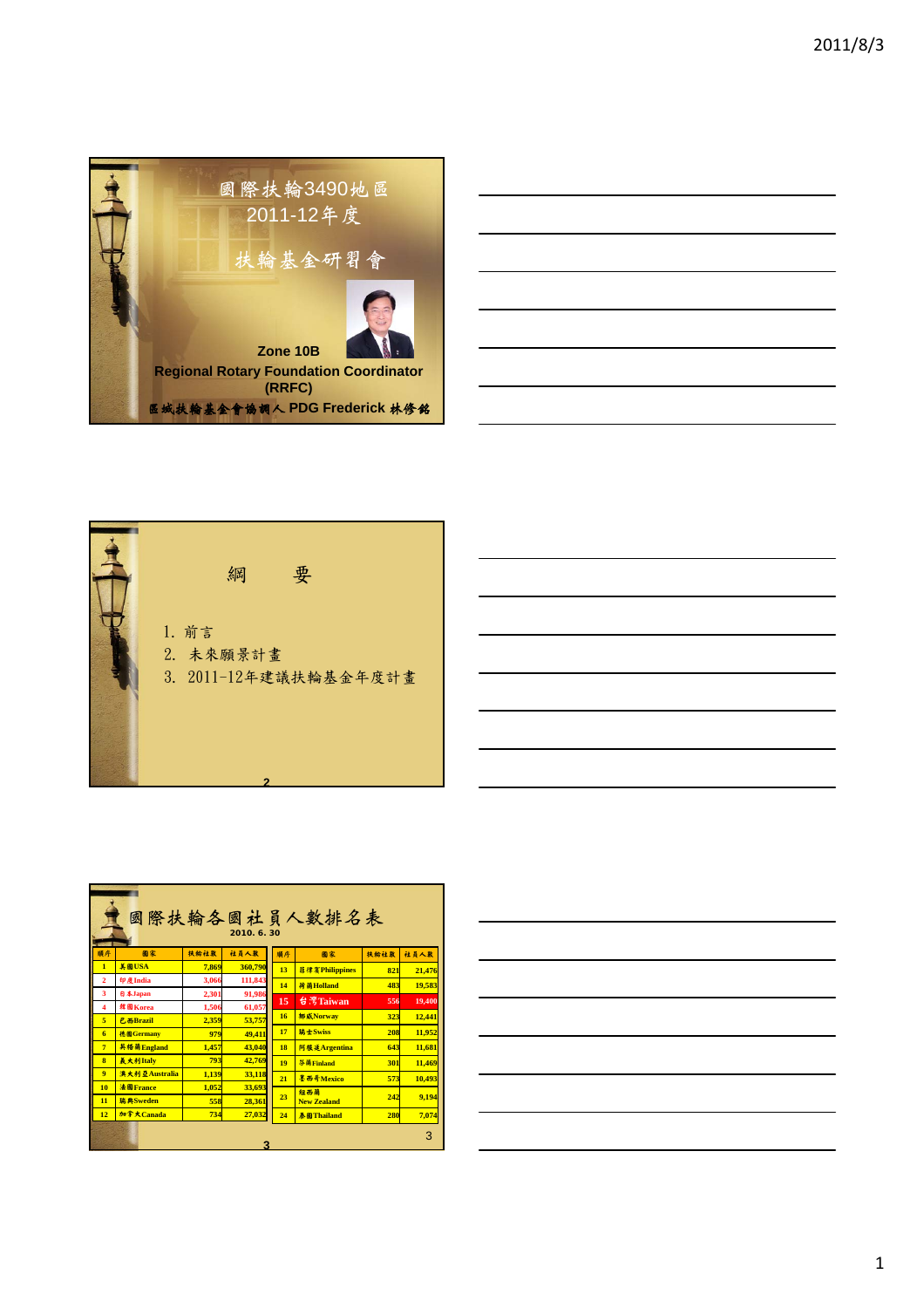|    | 2011. 5. 31 全世界社員數排名前15名國家          |       |         |  |  |  |  |  |  |
|----|-------------------------------------|-------|---------|--|--|--|--|--|--|
|    | 家<br>國                              | 社     | 社員總數    |  |  |  |  |  |  |
|    | <b>United States 美國</b>             | 7.858 | 353.917 |  |  |  |  |  |  |
|    | India 印度                            | 3,078 | 114,850 |  |  |  |  |  |  |
|    | Japan 日本                            | 2.298 | 90.280  |  |  |  |  |  |  |
|    | Korea, Republic of 韓國               | 1.551 | 62,206  |  |  |  |  |  |  |
|    | Brazil 巴西                           | 2,353 | 54,274  |  |  |  |  |  |  |
|    | <b>Germany 德國</b>                   | 994   | 50.480  |  |  |  |  |  |  |
|    | England 英格蘭                         | 1,458 | 43.224  |  |  |  |  |  |  |
|    | Italy 義大利                           | 794   | 42,409  |  |  |  |  |  |  |
|    | France 法國                           | 1.056 | 33.506  |  |  |  |  |  |  |
|    | Australia 澳洲                        | 1,136 | 32.775  |  |  |  |  |  |  |
| 11 | Sweden 瑞典                           | 557   | 28.138  |  |  |  |  |  |  |
| 12 | Canada 加拿大                          | 733   | 26,735  |  |  |  |  |  |  |
| 13 | <b>Taiwan 台灣</b>                    | 586   | 21,125  |  |  |  |  |  |  |
| 14 | Philippines 菲律賓                     | 795   | 20,586  |  |  |  |  |  |  |
| 15 | Netherlands 荷蘭                      | 486   | 19.719  |  |  |  |  |  |  |
|    | 社員成長 (21125-19026) ÷ 19026 = 11.02% |       |         |  |  |  |  |  |  |
|    |                                     |       |         |  |  |  |  |  |  |









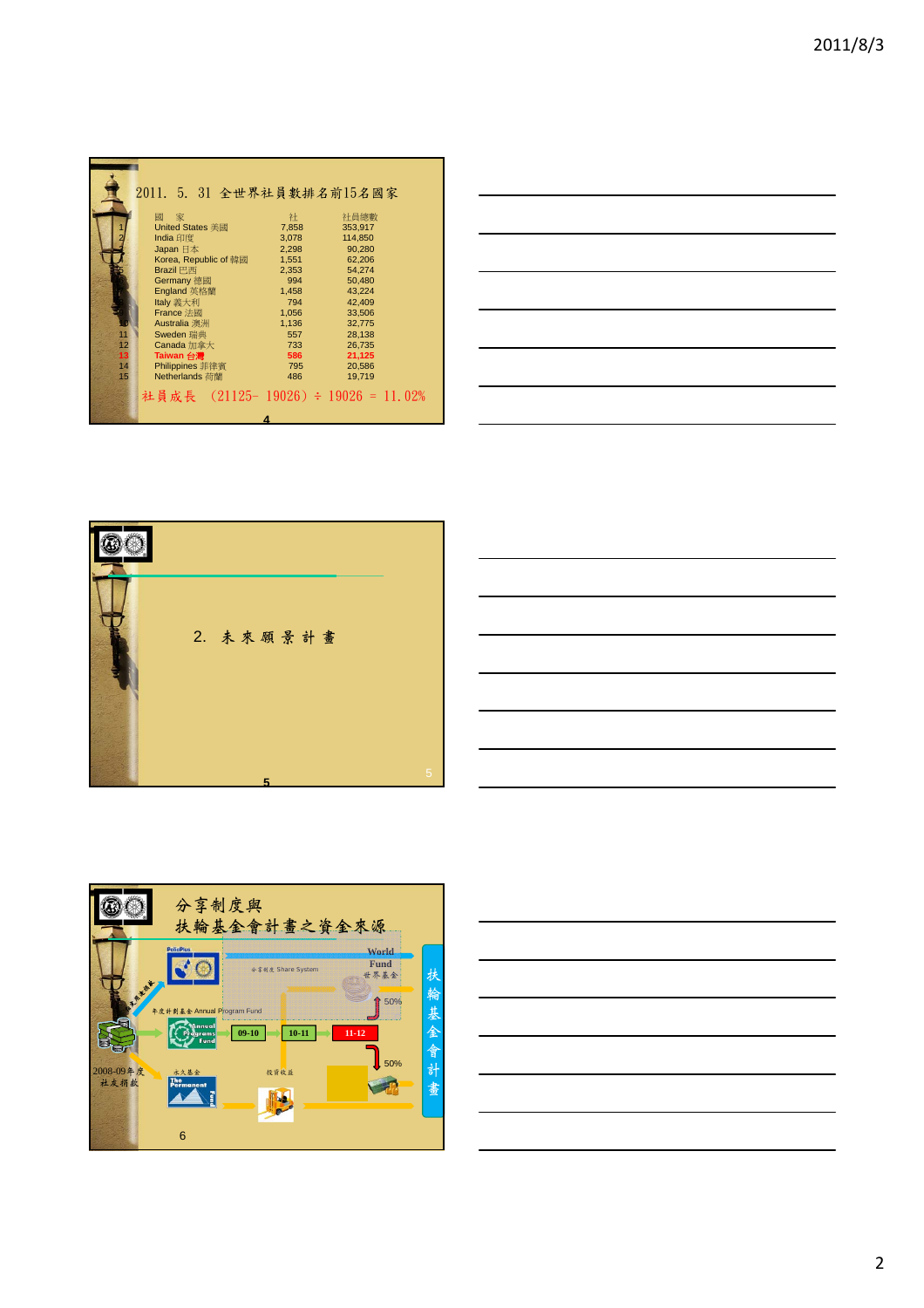









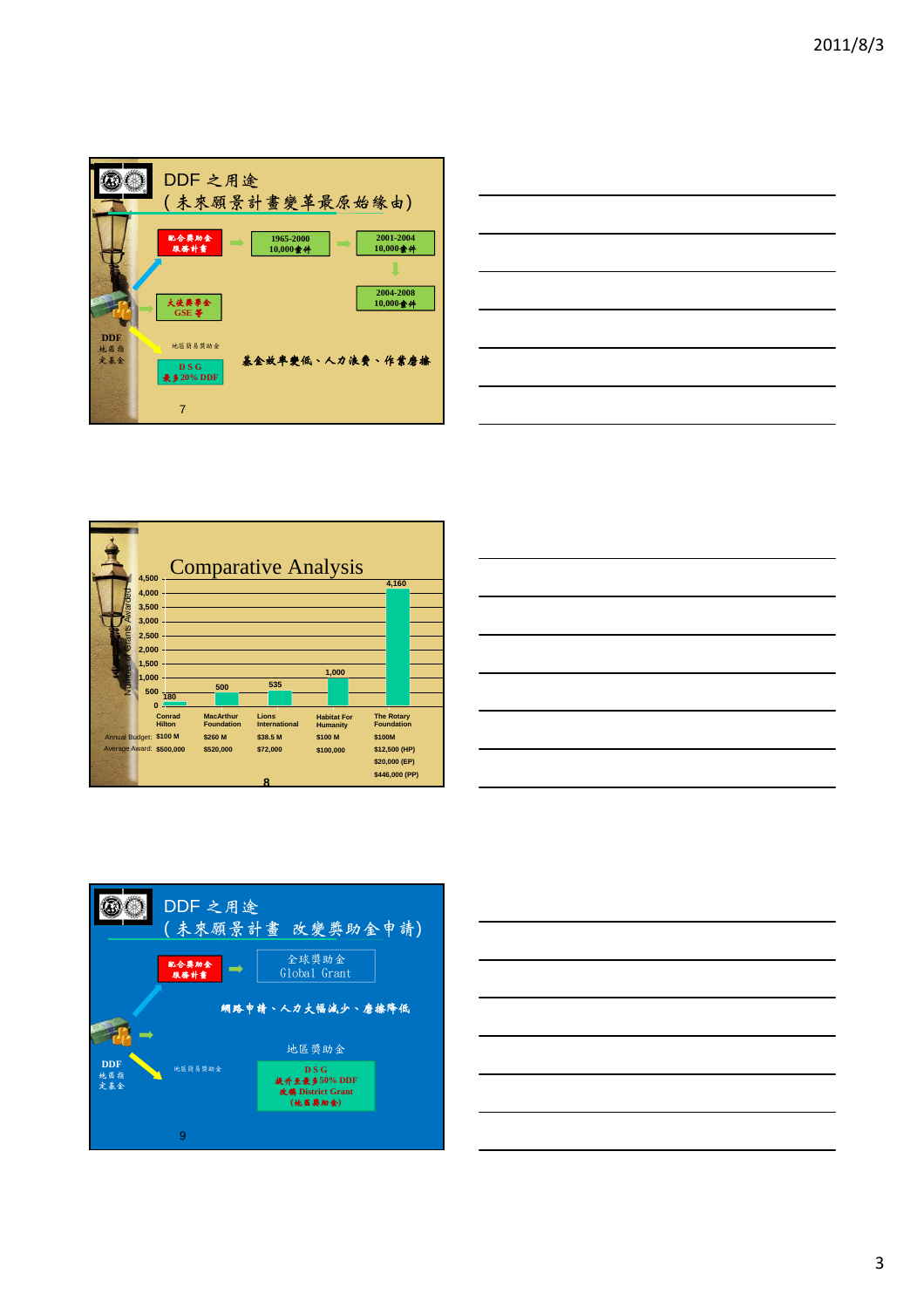|                                              | 未來願景 基金分配流程<br>素例: \$200,000 年度計畫基金 APF |                                 |                       |  |  |  |  |
|----------------------------------------------|-----------------------------------------|---------------------------------|-----------------------|--|--|--|--|
| 第1年                                          | 第2年                                     | 第3年                             | 收益,用於管理用途             |  |  |  |  |
|                                              | \$100,000<br>50% 到地医指定基金 (DDF)          |                                 | \$100,000<br>50%到世界基金 |  |  |  |  |
| \$50,000 or less<br>最高一半 交由地医决定用途<br>(地医粪助金) |                                         | $$50,000 +$<br>至少一半 限定用於(全球獎助金) |                       |  |  |  |  |
| 扶輪牛皮尾<br>未用完之地區獎助金全數轉入全球獎助金<br>10            |                                         |                                 |                       |  |  |  |  |





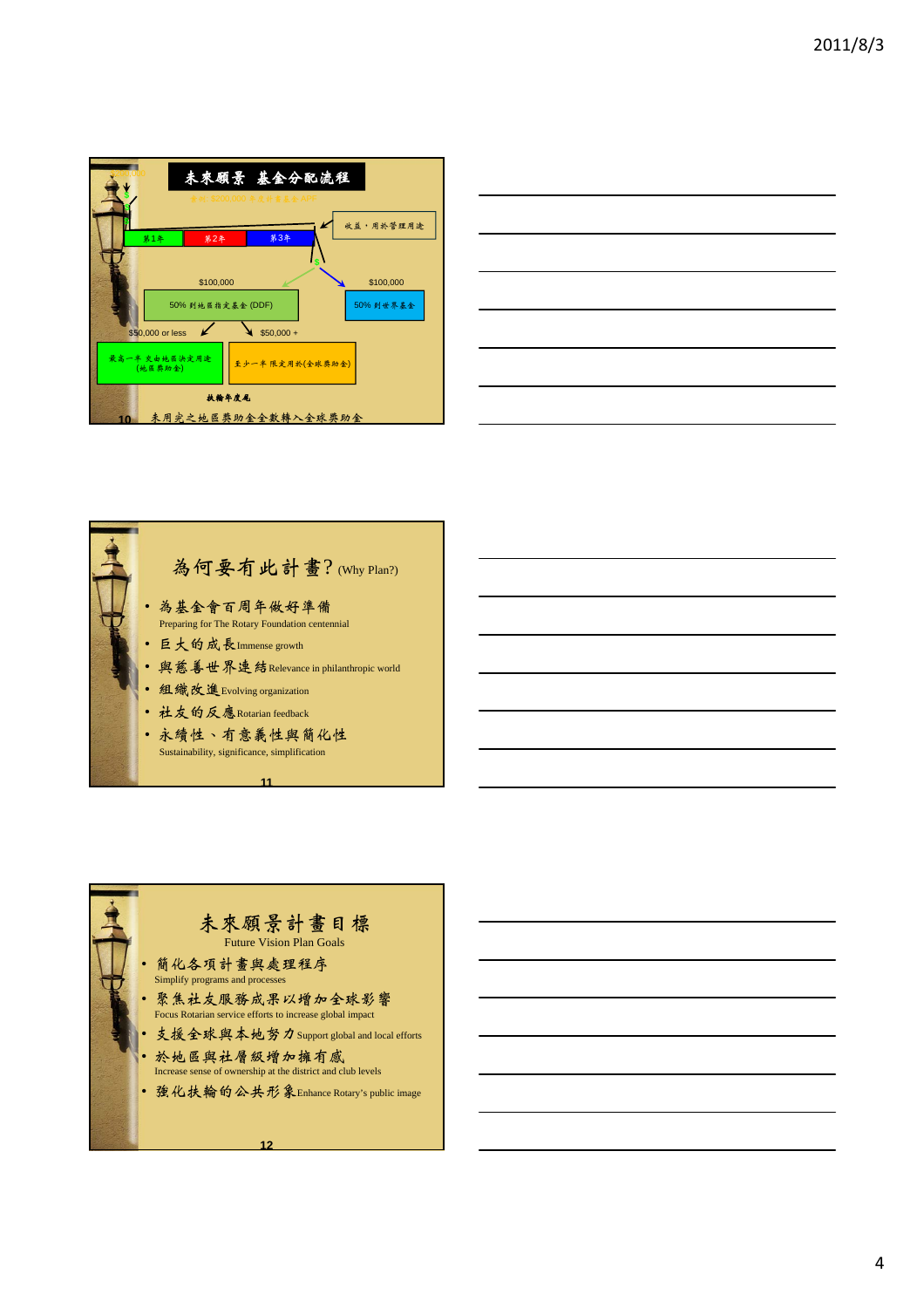



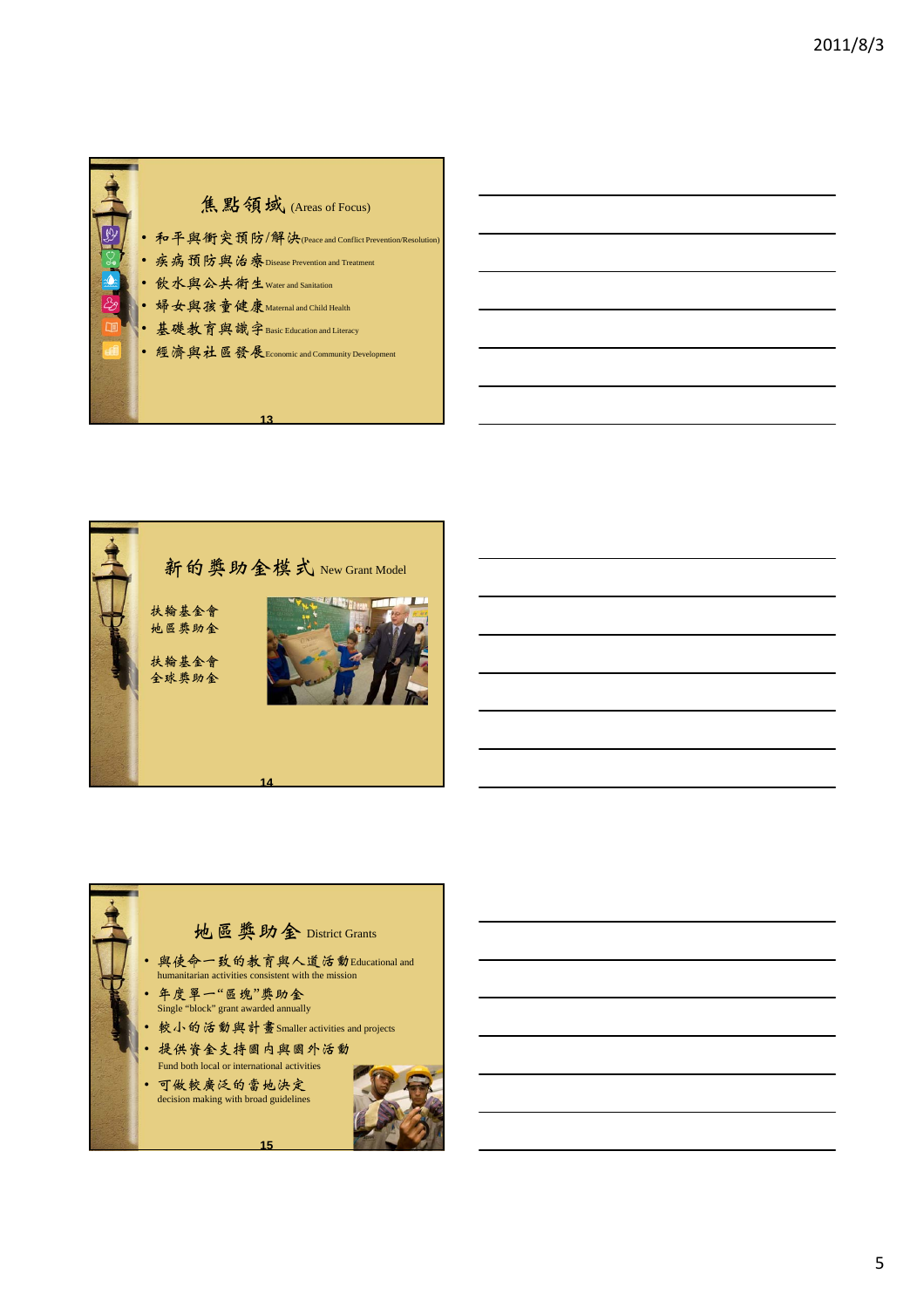



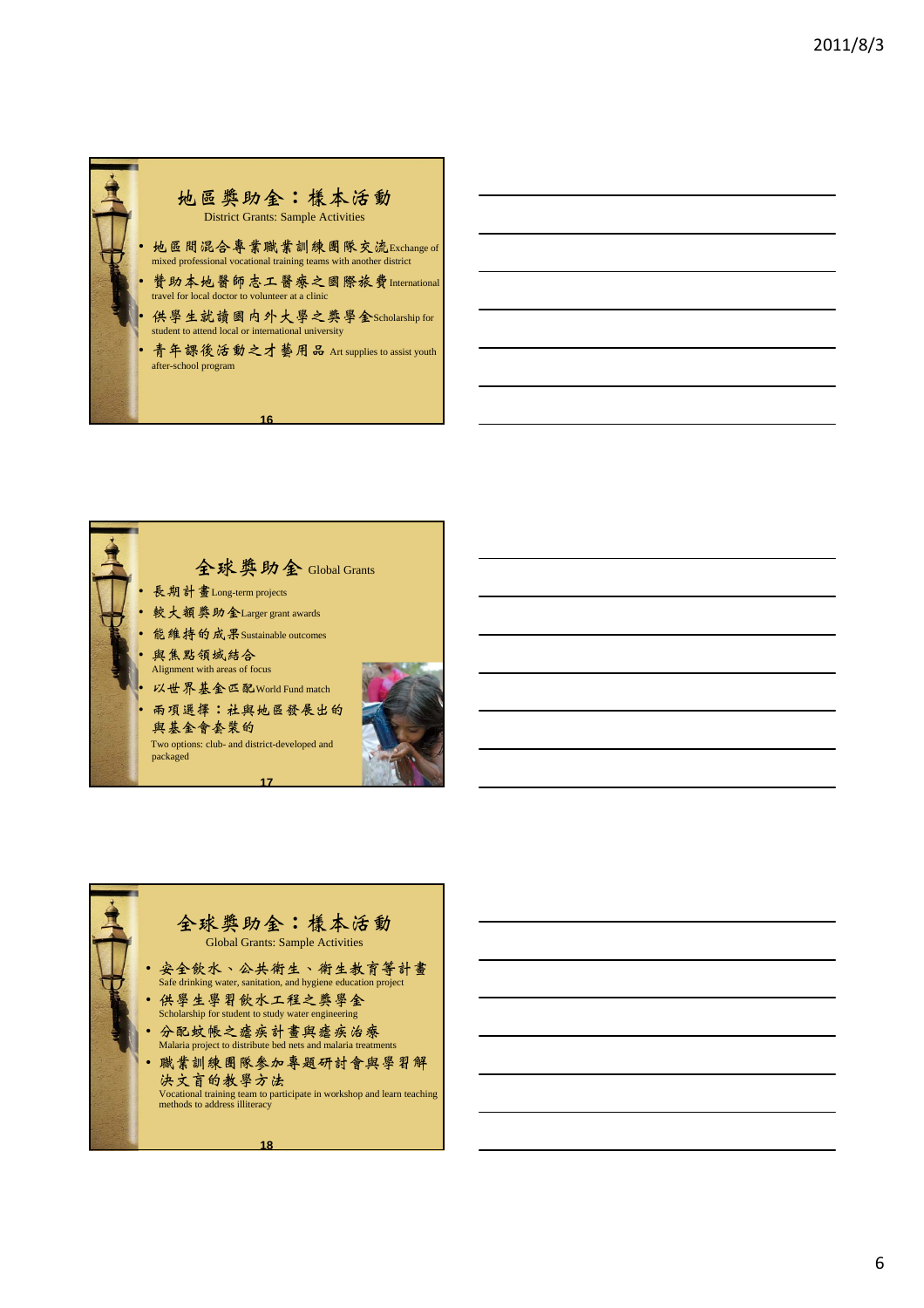





7